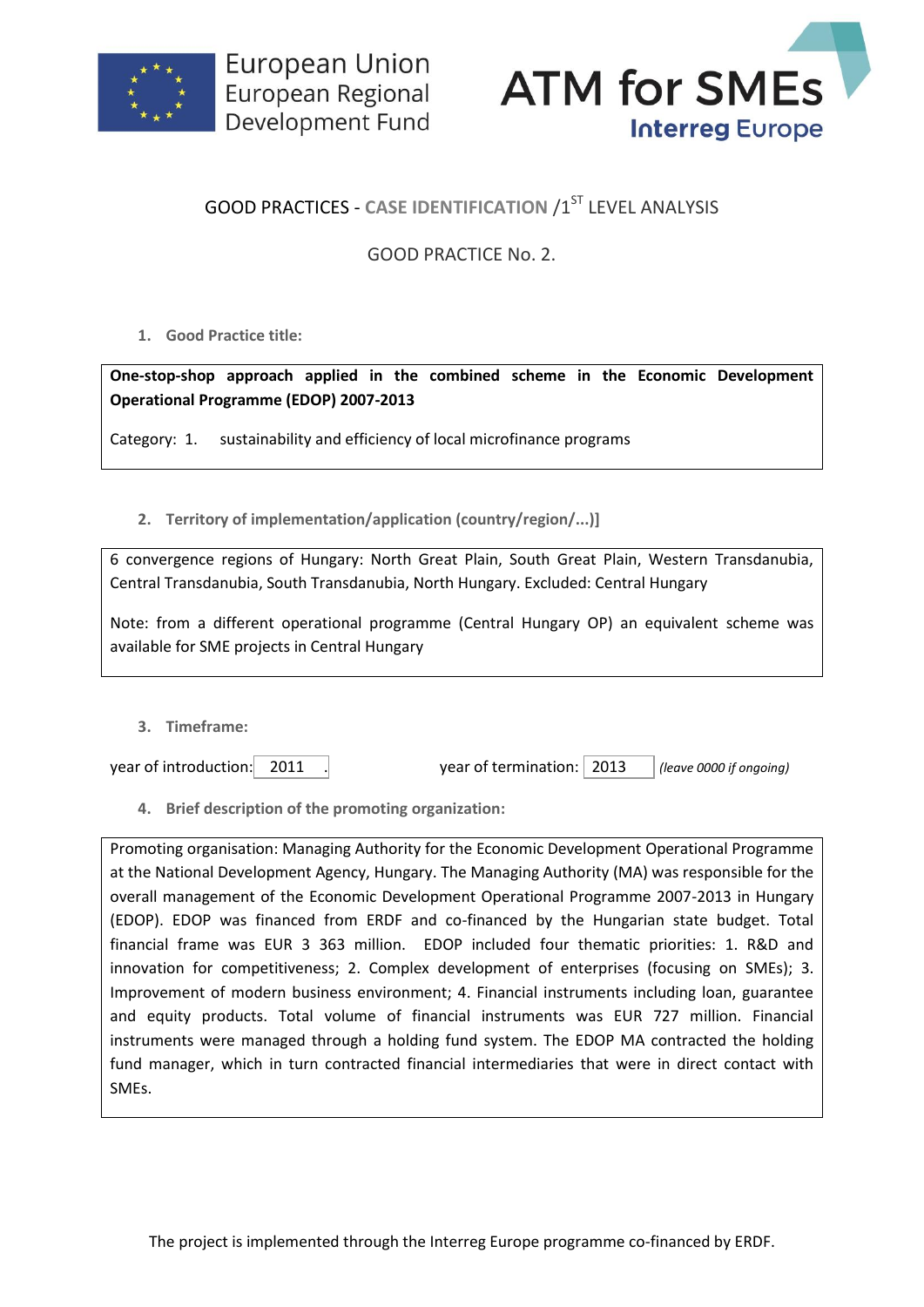



**5. Main objective of the initiative:**

The combined scheme offered non-refundable and refundable financial assistance in one product to microenterprises from EDOP. The product was an open call to microenterprises aiming at technology modernisation, purchase of IT equipment and infrastructure development. An important objective of the scheme was to make microenterprises used to refundable assistance. It was however crucial to keep the scheme as simple as possible towards clients therefore the Managing Authority tried to unify front office functions to offer a one-stop-shop approach.

**6. Brief explanation of the initiative:**

In the combined scheme applicant microenterprises submitted project proposals requesting combined funding including a loan leg (max 60% of the total projects, from EUR 3 300 to EUR 65 400) and a grant leg (max 45% of total project costs from EUR 3 300 to EUR 33 000). The one-stop-shop solution made it possible to submit the project proposal for funding through a single window at involved financial intermediaries and be informed about the joint decision concerning the loan and grant assistance. If the project proposal was approved the beneficiary microenterprise received the loan after contract signature whereas the grant was available after paid invoices related to the project were submitted for reimbursement.

**7. Target group and measures to involve the target group:**

Primary target group was those microenterprises that had difficulties in getting access to finance and had limited funding to cover their own contribution for their projects. Small and medium sized enterprises were excluded from applying for the scheme. Banks were not allowed to act as financial intermediaries, the scope was limited to enterprise development foundations, non-banking type financial enterprises and savings cooperatives. These financial intermediaries were able to involve the target group extensively.

**8. Innovativeness:**

Beyond the structure of the scheme (presented in Good Practice No. 1) the one-stop-shop solution was a novel approach of the implementing authorities. Project proposals could be submitted at selected financial intermediaries that were responsible for the refundable assistance once the project was approved so applicant SMEs did not need to make separate requests for loan assistance and grant assistance. This needed thorough preparation from the managing authority, the grant intermediary body and the involved financial intermediaries concerning procedures, deadlines and underlying IT. The project proposal included the request of the applicant microenterprise both for the refundable and the non-refundable assistance. The involved financial intermediaries provided